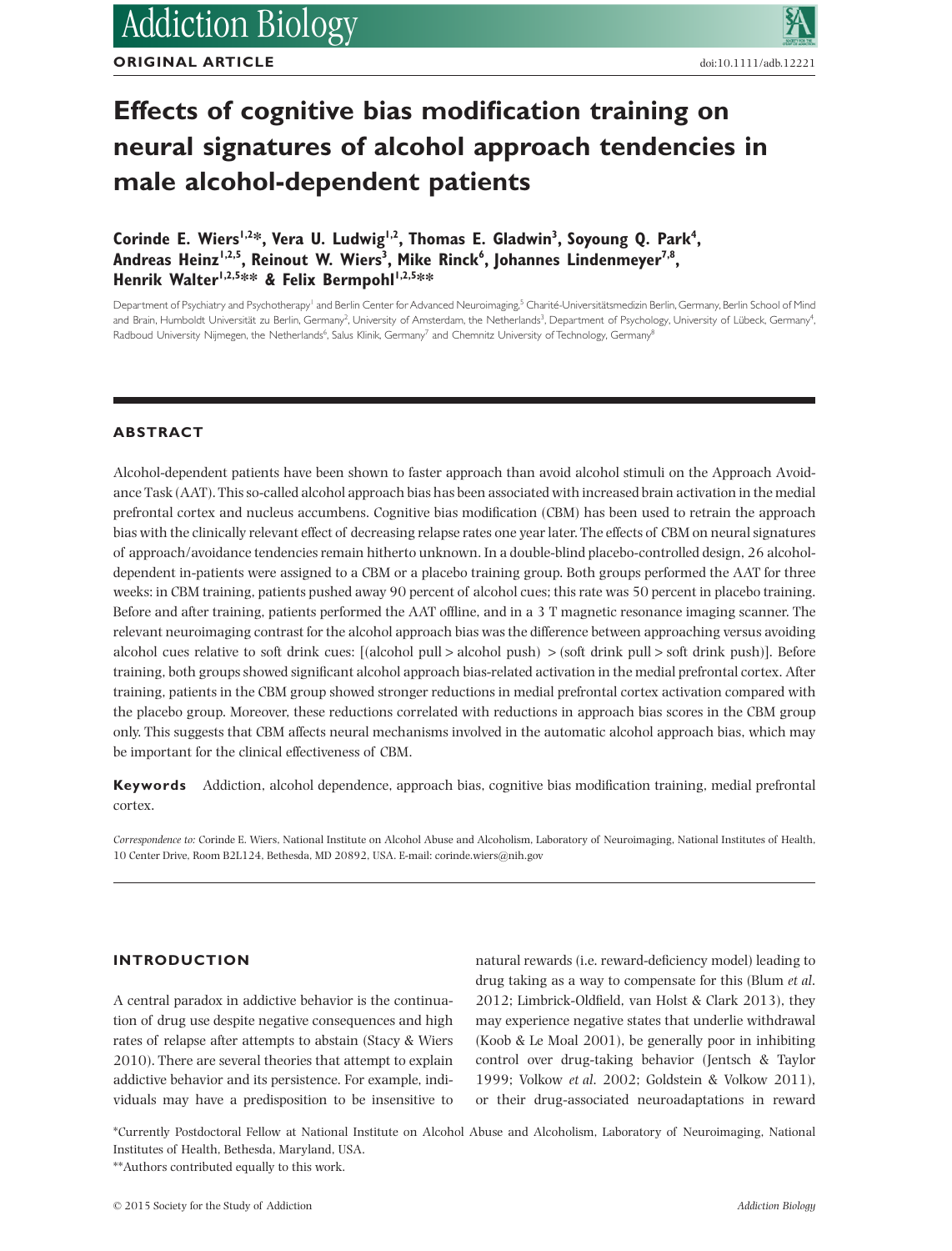learning may bias behavior towards drug taking (Heinz *et al*. 2011). Dual process models of addiction propose a conflict between two qualitatively different types of processes that underlie the paradoxical behavior typical for addiction: automatic or impulsive processes that cause a strong motivational tendency to approach drugs (after repeated use) and reflective processes that may motivate to refrain from drugs for long-term reasons (Carter & Tiffany 1999; Bechara 2005; Wiers *et al*. 2007). Besides the drug itself, cues that are associated with drugs increase in salience over the course of repetitive drug taking, and could act as a motivational magnet (Robinson & Berridge 1993, 2003), or trigger the habitual process of drug taking (Robbins & Everitt 1999; Everitt & Robbins 2005). Approach and avoidance processes have been hypothesized to operate largely outside of conscious awareness and may lead to drug craving and relapse, even after years of abstinence (Heinz*et al*. 2009).

Alcohol approach/avoidance inclinations can be measured with explicit self-reports (e.g. Barkby *et al*. 2012; McEvoy *et al*. 2004) or with implicit indirect tasks such as the Approach Avoidance Task (AAT). In the AAT, participants push and pull pictorial cues with a joystick in response to a content-irrelevant format of the cue (e.g. landscape or portrait). Alcohol-dependent patients have been shown to faster pull than push alcohol cues (Wiers *et al*. 2011), also compared with soft drink cues (i.e. 'alcohol approach bias'; Ernst *et al*. 2014; Wiers *et al*. 2014b). The approach bias has been associated with drug craving (Wiers *et al*. 2013) and with increased rewardrelated brain activations in the medial prefrontal cortex (mPFC) and nucleus accumbens (NAcc) (Ernst *et al*. 2014; Wiers *et al*. 2014b). Increased reactivity to alcohol cues in these areas has been shown to be fundamental in the pathology of alcohol dependence because this measure often correlates with craving and predicts relapse (Grusser *et al*. 2004; Myrick *et al*. 2008; Heinz *et al*. 2009; Koob & Volkow 2010; Schacht, Anton & Myrick 2013).

Although approach tendencies towards drugs were thought to be rather permanent and hence serve a causal role in craving and relapse (Robinson & Berridge 1993, 2003), it has been shown that the approach bias can be modified by means of a form of cognitive bias modification (CBM). This training scheme relies on performing a modified AAT, in which alcohol cues are avoided in 90 percent of the trials and approached in the remaining 10 percent. In a heavy drinking student population, one session of CBM led to a reduction in the alcohol approach bias and a reduction in alcohol intake in a beer tasting test after training (Wiers *et al*. 2010). Subsequently, in two clinical trials, six sessions of CBM over three weeks reduced approach bias as well as relapse rates after abstinence in alcohol-dependent patients (Wiers *et al*. 2011; Eberl *et al*. 2013), showing the therapeutic potential of CBM. Moreover, in a recent study, CBM decreased amygdala reactivity while passively viewing alcohol cues, which was associated with reductions in alcohol craving (Wiers *et al*. 2014a). However, the effects of CBM on neural approach/avoidance tendencies remain hitherto unknown. Insight in the neural effects of CBM on approach tendencies is important for a better understanding of the working mechanisms underlying CBM and its clinical impact.

Here, we studied the effects of CBM on behavioral approach/avoidance tendencies and their neural signatures in alcohol-dependent patients. In a double-blind placebo-controlled design, patients were randomly assigned to a CBM training group or a placebo training group and performed the respective training for three weeks. The CBM training group pushed away 90 percent of alcohol cues whereas this rate was 50 percent in the placebo training group. Before and after training, patients performed the AAT, both offline, to measure approach bias, as well as in a 3 T magnetic resonance imaging (MRI) scanner to measure neural activation. Moreover, patients filled out self-report questionnaires on alcohol approach/avoidance inclinations and craving. We hypothesized that the behavioral approach bias, selfreport measures and approach bias-related activations in the mPFC and NAcc would decrease after training in CBM versus placebo. In addition, changes in neural activation were expected to covary with changes in automatic and self-reported approach/avoidance behavior, and with craving.

# **MATERIALS AND METHODS**

### **Subjects**

Thirty-six male alcohol-dependent in-patients were recruited from the Salus Clinic, Lindow, Germany. Exclusion criteria for all patients were a history of neurological dysfunctions, Axis I psychiatric disorders according to DSM-IV criteria other than alcohol or nicotine dependence (M.I.N.I. plus interview; Sheehan *et al*. 1998), being abstinent from alcohol more than 4 months before participation, and intake of psychoactive medication, as tested by urine drug screening by clinic entrance. Patients were free from psychoactive medication or other drugs at least six months before participation. The Ethical Committee of the Charité, Universitätsmedizin Berlin approved the study, and after complete description of the study to the subjects written informed consent was obtained. Pre-training neuroimaging data of the first 20 patients have been reported previously in Wiers *et al*. (2014b) and effects of CBM on a passive alcohol cue reactivity task have been reported in Wiers *et al*. (2014a).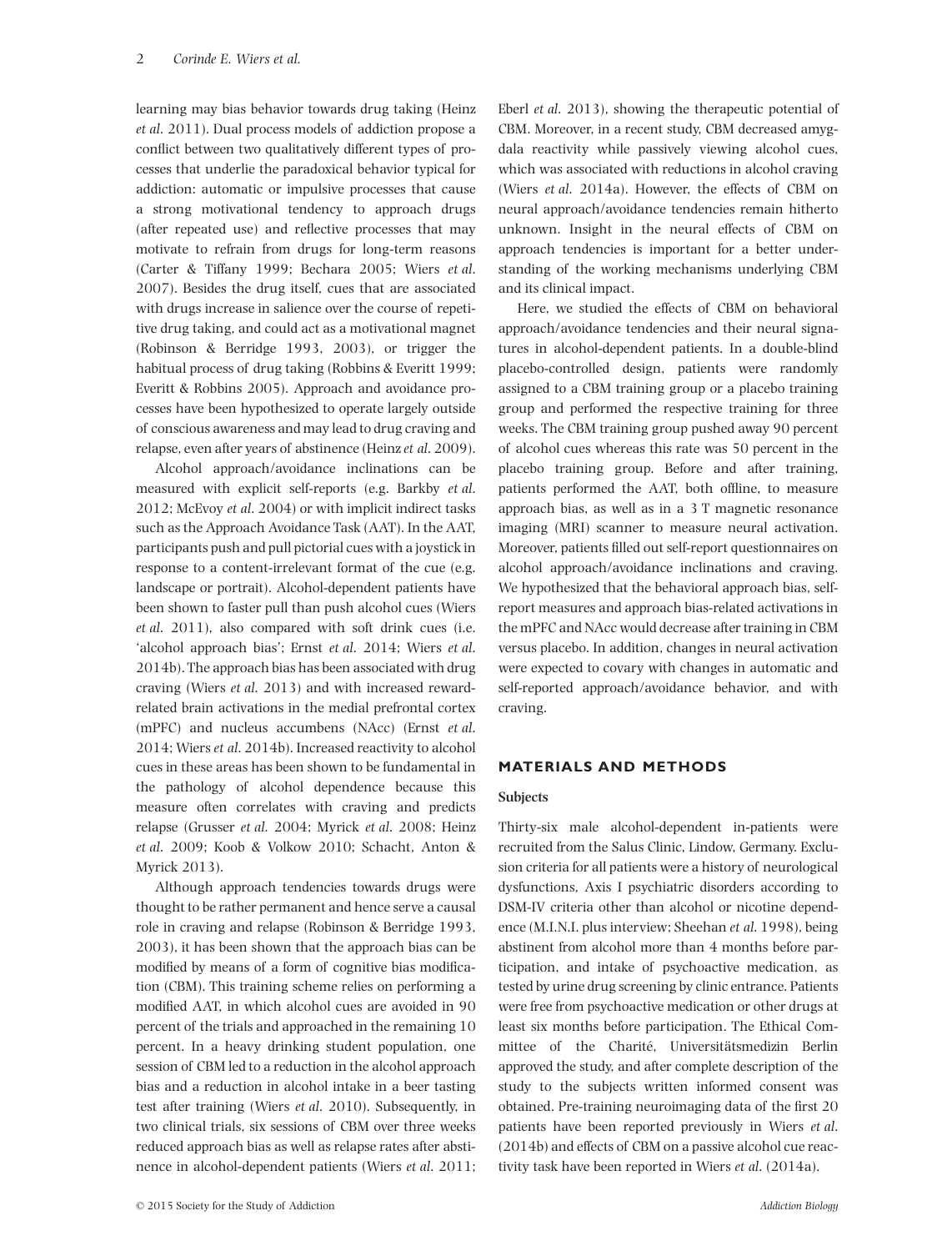**Table 1** Demographic and clinical data of participants in the CBM and placebo training group. *Characteristic*

|                                           | CBM                |        | Placebo         |        |         |
|-------------------------------------------|--------------------|--------|-----------------|--------|---------|
| Characteristic                            | Mean               | SD.    | Mean            | SD.    | P-value |
| Age, years                                | 45.23              | 7.03   | 42.62           | 8.66   | 0.41    |
| Years of education                        | 10.46              | 1.39   | 10.54           | 1.51   | 0.89    |
| Wechsler Adult Intelligence Scale         | 15.46              | 5.40   | 13.54           | 5.21   | 0.36    |
| Length of abstinence, days                | 36.23              | 25.84  | 55.23           | 38.89  | 0.16    |
| Duration of dependence, years             | 18.69              | 9.75   | 13.08           | 7.87   | 0.12    |
| Alcohol intake before admission.<br>g/dav | 345.96             | 205.76 | 237.23          | 177.04 | 0.16    |
| Alcohol Dependence Scale                  | 18.31              | 9.88   | $14.50^{\circ}$ | 5.63   | 0.25    |
| Trait anxiety                             | 36.27 <sup>b</sup> | 8.00   | $34.36^{b}$     | 7.69   | 0.58    |
| Cigarettes per day                        | 18.62              | 10.56  | 17.73           | 8.23   | 0.81    |
| Pack years                                | 23.35              | 18.05  | 18.12           | 15.37  | 0.44    |
| State anxiety                             | 33.54              | 7.54   | 33.23           | 8.23   | 0.92    |

 ${}^{a}N = 12$ .  ${}^{b}N = 11$ . CBM = cognitive bias modification.

Patients were randomly assigned to a CBM or a placebo group. Patients were recruited within the first week of clinic entrance, and per week a maximum of four patients were included to the study. Because of practical reasons of training, all participants in one week were selected to be part of one training method (either training type '1' or '2') with one response type (either push landscape/pull portrait or pull landscape/push portrait pictures). There was no selection bias in time of clinic entrance. In the last weeks of the study, patients were assigned to groups while taking into consideration their age, years of education and drinking behavior, to aim for matched groups for these variables. Both the experimenter and the trainers were always blind to whether training 1 or 2 was CBM or placebo. This information was written on a sheet, which was open to the experimenter only after data collection. Two patients did not complete the training (one CBM, one placebo) and two patients were not able to show up at the second day of testing due to administrative reasons (both CBM). Four patients (two CBM, two placebo) had anatomical difficulties to fit in the narrow MRI scanner together with the joystick and were hence unable to perform the online AAT. Because the remaining participants with evaluable data (13 CBM versus 15 placebo) were not matched for length of abstinence before testing, two patients from the placebo group with the shortest duration of abstinence were excluded from our final analyses to compare groups matched for abstinence [1]. This left a total of  $N = 13$  patients in CBM and  $N = 13$  in placebo for final analyses, who were matched for demographic and clinical variables (see Table 1) and for number of smokers  $(N = 11$  smokers in

CBM and  $N = 12$  smokers in placebo,  $\gamma^2 = 0.38$ ,  $P = 0.54$ ). Smokers were abstinent from tobacco for at least 1.5 hours before scanning. The number of cigarettes per day as well as 'pack years' (i.e. [number of cigarettes/ day years of smoking/20], with 20 as the number of cigarettes in a common pack) was acquired.

#### **Questionnaires**

On the first day of testing, patients completed the Alcohol Dependence Scale (Skinner & Allen 1982), the Matrix Reasoning of the Wechsler Adult Intelligence Scale as a proxy for general intelligence (Kaufman & Lichtenberger 2006), and the Spielberger State-Trait Anxiety Questionnaire (STAI) to evaluate state and trait anxiety (Spielberger *et al*. 1983).

On both days, alcohol craving was assessed with the Desire for Alcohol Questionnaire (DAQ; Love, James & Willner 1998) and self-reported alcohol approach behavior was assessed with the Alcohol Approach Avoidance Questionnaire (AAAQ; McEvoy *et al*. 2004). The AAAQ has three scales (obsessed/compelled, inclined/ indulgent, resolved/regulated) reflecting intense approach inclinations, mild approach inclinations and avoidance inclinations, respectively.

#### **Experimental tasks at pretest and post-test**

#### *Behavioral AAT*

The zoom version of the AAT was used to measure the offline behavioral alcohol approach bias (Rinck & Becker 2007). Participants pushed and pulled via a joystick (Logitech attack 3) in response to the format of the cue (landscape or portrait) and had to respond to a cue within two seconds. Pulling and pushing the joystick increased and decreased the size of the cue, respectively. In both pre- and post-assessment AAT, 20 practice trials were

<sup>[1]</sup> An exploratory analysis revealed that our main neuroimaging result (signification interaction effect of time × group in the mPFC at *P* < 0.005 FWE) was not affected by the exclusion of these two patients.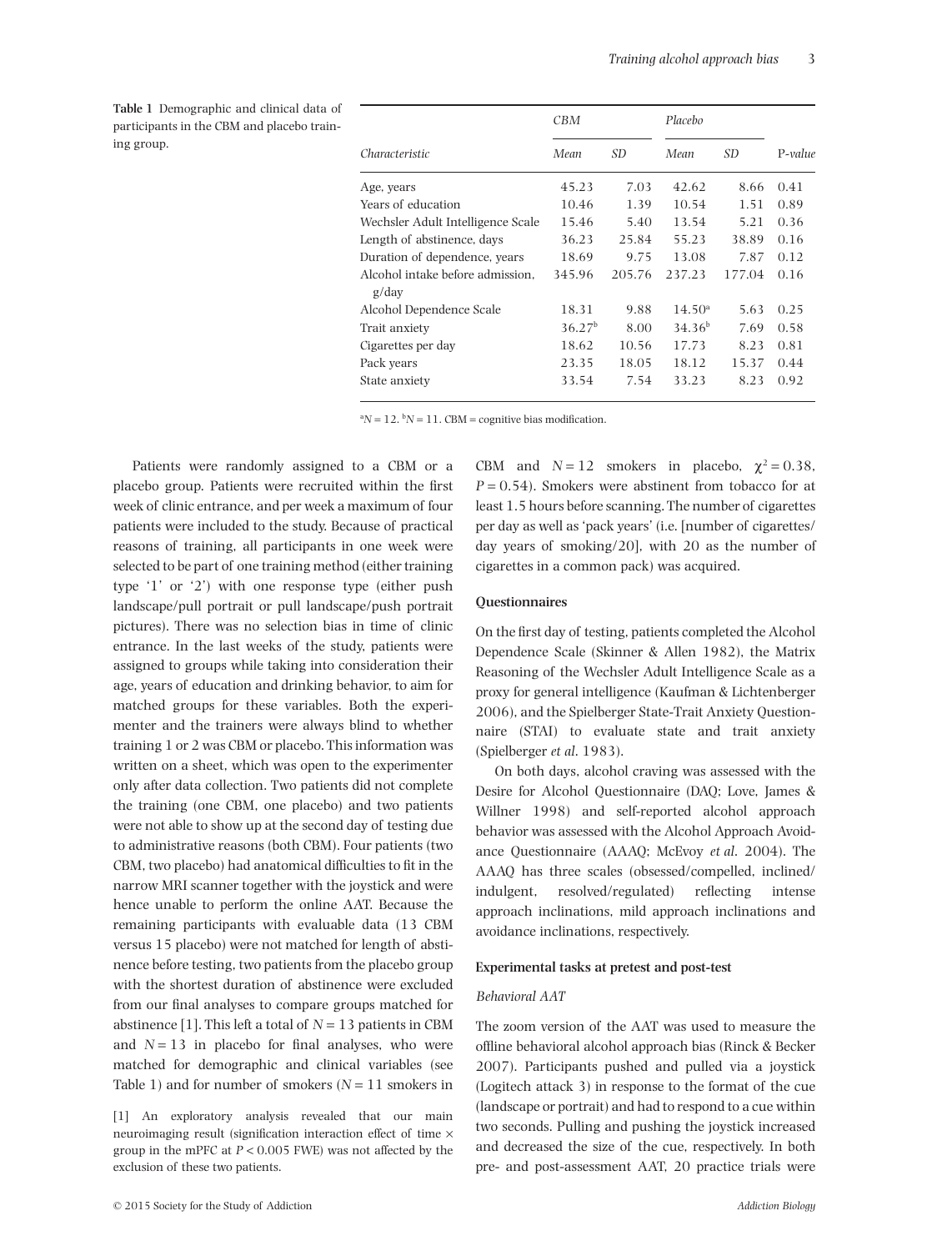followed by 80 test trials, presented over two blocks. Picture format to response assignment was counterbalanced: half of the participants pulled landscape and pushed portrait cues, and vice versa. A set of 40 alcohol and 40 soft drink images was used and pictures were pushed and pulled in equal ratios (50/50) (Wiers *et al*. 2014a,b).

# *Functional MRI AAT*

The functional MRI (fMRI) task was identical to the paradigm used in Wiers *et al*. (2014b) using the Fiber Optic Joystick (Current Designs Philadelphia, PA, USA). The 80 pictures used in the offline behavioral AAT were presented in an event-related design, with a total of 160 trials over four blocks, and pictures were pushed and pulled equally often (50 percent/50 percent). Moreover, the online AAT had the same zooming feature as the offline task (i.e. pushing and pulling cues were accompanied with the visual feedback of the cue zooming out and in, respectively). Participants had to respond to a picture within two seconds. When subjects made an error or reacted too slowly, a red cross appeared on the screen. Intertrial intervals were 4, 6 or 8 seconds, distributed hyperbolically and at random (Miezin *et al*. 2000). Participants received feedback on their accuracy rate after each of the four runs.

# **CBM training**

The CBM training scheme was an adapted version of the AAT, as has been used in previous training studies (Wiers *et al*. 2011; Eberl *et al*. 2013; Wiers *et al*. 2014a). Both groups performed six training sessions over 3 weeks, each consisting of 400 trials (approximately 15 minutes). The experimental CBM group pushed away alcohol in 90 percent of the cases and pulled alcohol in 10 percent, whereas this rate was 50 percent for both drink types in the placebo group. Twenty cues were used for training (10 alcohol and 10 soft drink; Eberl *et al*. 2013; Wiers *et al*. 2011). To test for neural effects based on stimulus categories (alcohol and soft drink) rather than on specific pictures, we used different yet comparable cues (i.e. different pictures but of the same drinks) in the training and in the AAT assessments.

# **fMRI acquisition and preprocessing**

Data were collected using a 3 T whole-body MRI scanner (MAGNETOM Trio, TIM-Technology; Siemens, Erlangen, Germany), 12-channel head coil, standard T2-weighted echo planar imaging (EPI) sequence, sequential descending acquisition, repetition time 2 seconds, echo time 25 milliseconds, flip angle  $\alpha = 80^{\circ}$ ,  $64 \times 64$  pixels in-plane resolution, 34 slices, slice thickness 3 mm, voxel dimensions  $3 \times 3 \times 3$  mm<sup>3</sup>, a 0.75-mm gap between slides, field of view  $192 \times 192$  mm<sup>2</sup>. Data analysis was performed

with SPM8 (Wellcome Department of Cognitive Neurology, London, UK) with the following preprocessing procedure: spatial realignment, slice-time correction (reference slice  $= 17$ , acquired half-way through the repetition time) with normalization to the standard Montreal Neurological Institute (MNI) EPI template (final voxel size after normalization  $3 \times 3 \times 3$  mm<sup>3</sup>) and smoothing with an 8-mm full width at half maximum Gaussian kernel (Wiers*et al*. 2014b). Participants did not move more than 3 mm or 3° within runs. The details of fMRI acquisition and preprocessing were identical to those of a previous study (Wiers *et al*. 2014b).

# **Statistical analyses**

# *Behavioral measures*

For the AAT, response times (RTs) were computed per trial as the time required from the onset of stimulus presentation until the joystick reached a maximum (push) or minimum (pull) position. Responses that were missed or incorrect were discarded based on each participant's performance. Alcohol approach bias scores were calculated by subtracting median difference scores of push-pull trials of alcohol and soft drink cues ([alcohol push-pull]– [soft drink push-pull]). Positive alcohol approach bias scores indicate an alcohol approach bias (i.e. the tendency to faster pull than push alcohol cues, relative to soft drinks) whereas negative approach bias scores indicate an avoidance bias for alcohol (i.e. faster push than pull alcohol compared with soft drinks) (Wiers *et al*. 2014b).

Three  $2 \times 2$  mixed ANOVAs on alcohol approach bias, and AAAQ and DAQ craving scores were calculated, with the within-subject factor time (pre- versus post-training) and the between-subject factor group (CBM versus placebo). *Post hoc* group comparisons were performed with paired *t*-tests and an alpha of 0.05. Effects with significance levels of  $0.05 < P < 0.1$  are reported as trends. Behavioral data analysis and correlations with neural peak activations were carried out using SPSS 20 (IBM, Armonk, NY, USA).

# *fMRI data*

There were four fMRI regressors for every subject: alcohol pull, alcohol push, soft drink pull, soft drink push. The regressors were defined as the interval between stimulus presentation and the maximum position (push or pull) of the joystick, with the trial's RT set as the duration of the events (≤2 seconds). Missed trials and the six realignment parameters were included as regressors of no interest. On the single subject level, the contrast of interest was ([alcohol pull > alcohol push] >[soft drink pull > soft drink push]). On the second level, a flexible factorial design was used including the first level contrast images, with time (pre and post), group (CBM/placebo) and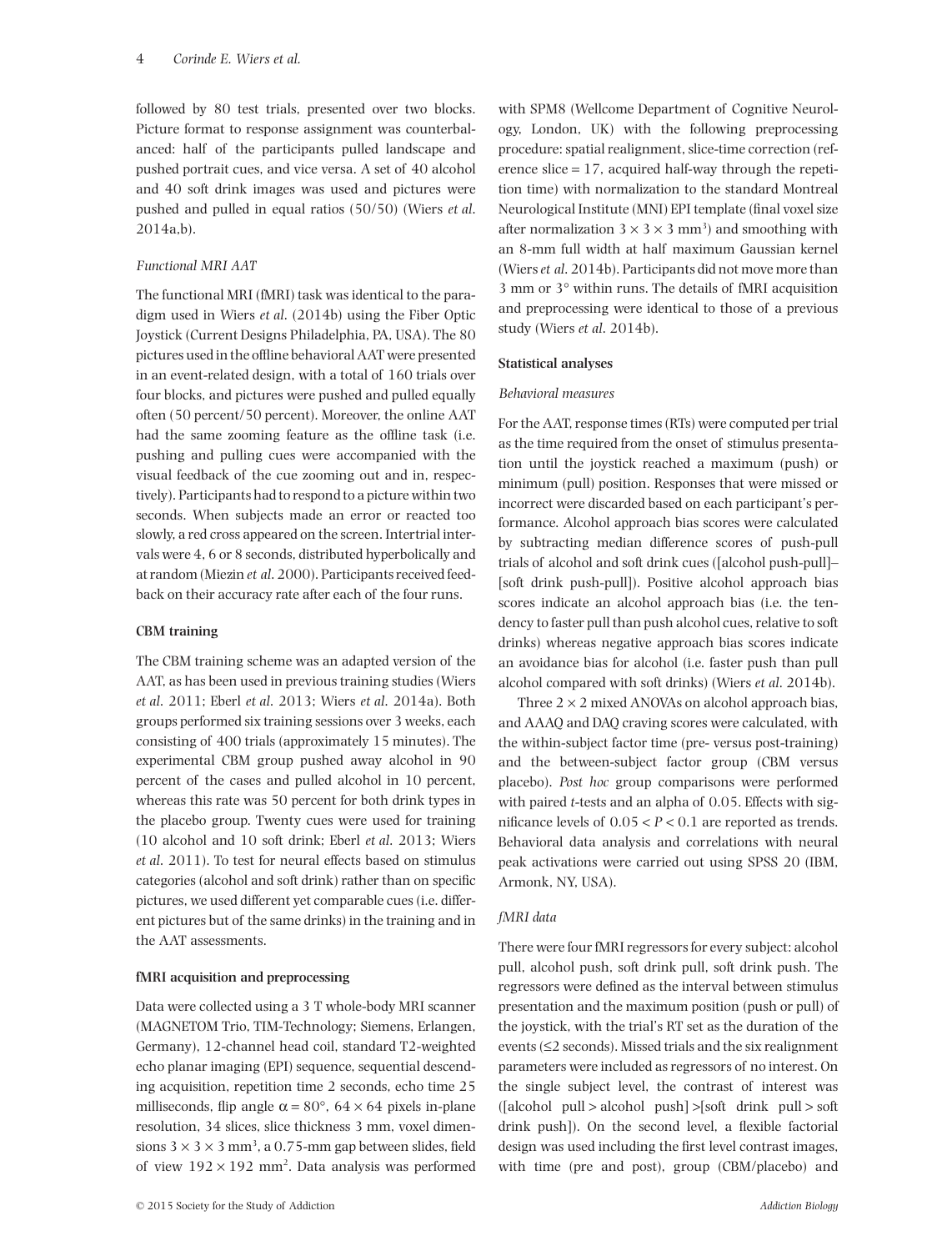**Table 2** Raw data on the Approach Avoidance Task before training and after training in both groups.

|                        | CBM   |                 |       | Placebo         |         |
|------------------------|-------|-----------------|-------|-----------------|---------|
| Characteristic         | Mean  | SD <sub>3</sub> | Mean  | SD <sub>3</sub> | P-value |
| Alcohol pull (pre)     | 861.6 | 150.9           | 870.4 | 174.6           | 0.89    |
| Alcohol push (pre)     | 854.0 | 166.9           | 898.4 | 194.0           | 0.54    |
| Soft drink pull (pre)  | 890.6 | 136.0           | 879.4 | 162.3           | 0.85    |
| Soft drink push (pre)  | 912.0 | 167.3           | 861.8 | 147.5           | 0.43    |
| Alcohol pull (post)    | 841.7 | 130.6           | 836.3 | 129.0           | 0.92    |
| Alcohol push (post)    | 819.4 | 189.1           | 872.0 | 240.2           | 0.54    |
| Soft drink pull (post) | 837.5 | 138.8           | 844.8 | 163.6           | 0.90    |
| Soft drink push (post) | 829.0 | 123.5           | 822.8 | 108.5           | 0.89    |

CBM = cognitive bias modification.

subject constants as factors. *Post hoc t*-tests were used to explore directions of the interaction of time  $\times$  group.

Based on our hypotheses, the mPFC and bilateral NAcc were chosen as regions of interest (ROIs) and were used for small-volume correction (SVC) of the results with a significance threshold of  $P < 0.05$ , family-wise error (FWE) corrected. ROIs were selected using the same procedure of Wiers *et al*. (2014b): the NAcc was defined by the anatomical WFU Pickatlas (Maldjian *et al*. 2003), and because the mPFC is anatomically not clearly defined (e.g. the WFU Pickatlas does not include an mPFC or vmPFC ROI), the mPFC ROI was downloaded from an atlas of functional ROIs (Shirer *et al*. 2012). Both ROIs have been used in our previous AAT study (Wiers *et al*. 2014b). Whole-brain analyses using a liberal threshold of  $P < 0.005$  uncorrected are presented in supplementary materials. Coordinates are reported in MNI space and brain activations were labelled with the Anatomical Automatic Labeling atlas of XJview software for SPM8 (www.alivelearn.net/xjview8/).

Betas of the peak interaction effect of time  $\times$  group of the approach bias contrast ([alcohol pull > alcohol push] > [soft drink pull > soft drink push]) were extracted per subject using SPM. These values were correlated (Pearson's *r*, using SPSS) with pre-post offline approach bias scores, AAAQ as well as DAQ craving scores, for each group separately. Task-related activations were correlated with offline approach bias scores (rather than those collected during fMRI measurement) to ensure independence of measures. That is, RTs on the fMRI AAT were already included in the imaging model as duration of separate events and hence could not be used for correlation purposes.

## **RESULTS**

#### **Behavioral effects of CBM training**

Raw reaction times (RTs) and alcohol approach bias scores on the AAT, DAQ craving and explicit alcohol



**Figure I** Alcohol approach bias scores before and after training in CBM and placebo. There were no significant interactions or main effects.Approach bias scores decreased as a trend in CBM (*P* < 0.08) but not in placebo. Error bars represent I SE of the mean

approach bias inclinations on the AAAQ pre-, post- and pre-post training were distributed normally in both groups (Kolmogorov–Smirnov test: all *P* > 0.33).

 $A$  2  $\times$  2  $\times$  2 ANOVA of time  $\times$  movement  $\times$  group on raw AAT RTs demonstrated a trend for the main effect of time  $(F_{1,24} = 3.71, P = 0.066$ ; with RTs decreasing over time, see Table 2) and of drink  $\times$  group ( $F_{1,24} = 3.18$ ,  $P = 0.087$ . There were no other main or interaction effects (all  $P > 0.29$ ). Although the approach bias scores ([alcohol push-pull]–[soft drink push-pull]) were in the expected direction (see Fig. 1), there was neither an interaction effect of time  $\times$  group ( $F_{1,24} = 1.26$ ,  $P = 0.27$ ) nor a main effect of time  $(F_{1,24} = 0.95, P = 0.34)$  or of group  $(F_{1,24} = 1.17, P = 0.29)$ . Exploratory paired *t*-tests on approach bias scores demonstrated that while in CBM the approach bias scores decreased as a trend (bias pre =  $13.65 \pm 19.76$  SE, bias post =  $-30.85 \pm 18.61$ ,  $t_{12} = 1.92$ ,  $P = 0.079$ ), they remained unchanged in the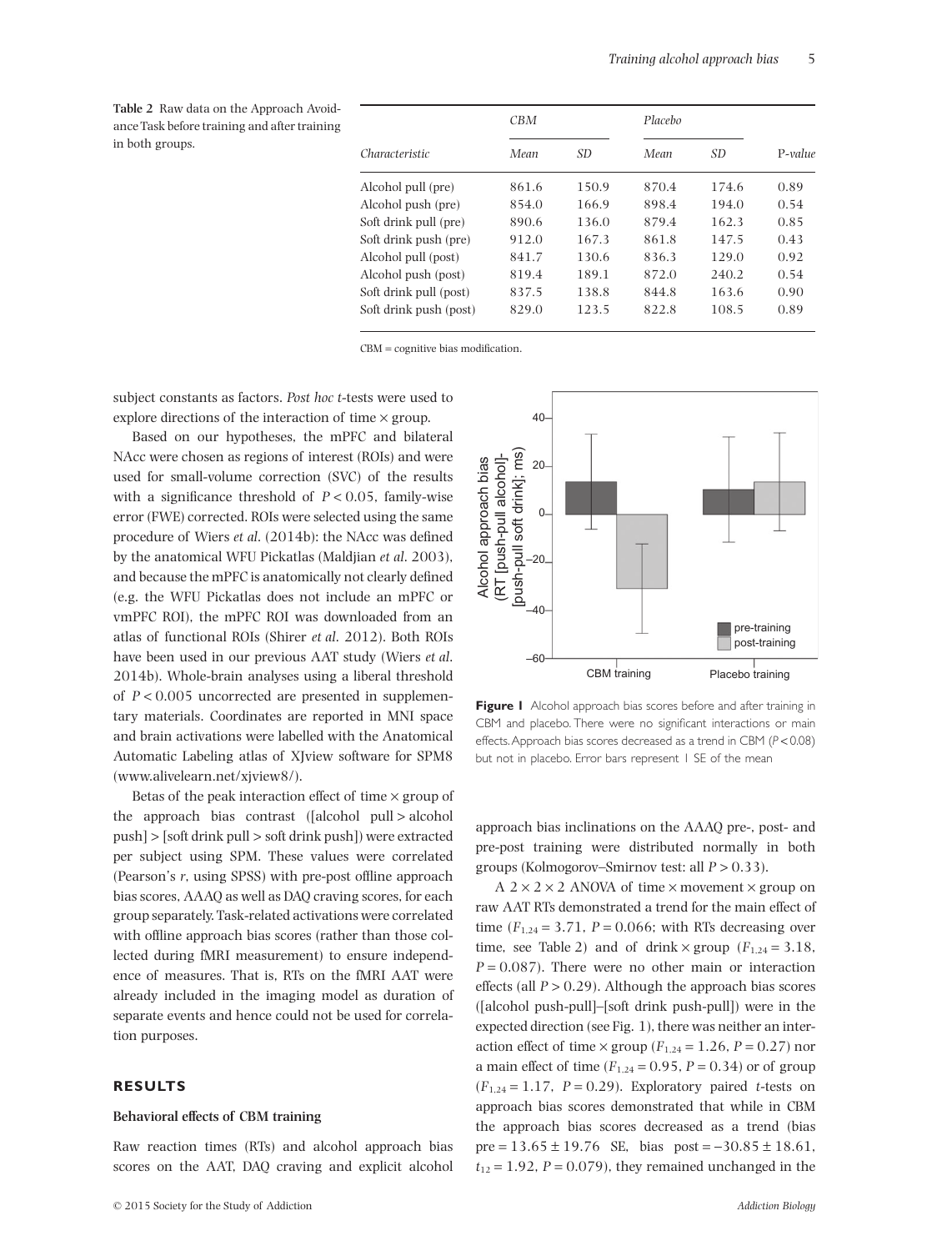placebo condition (bias pre =  $10.42 \pm 21.90$  SE, bias post  $=$ 13.58 ± 20.39,  $t_{12}$  = -0.088, *P* = 0.93) (see Fig. 1).

There was a trend-wise main effect of time on AAAQ sum scores  $(F_{1,21} = 3.87, P = 0.063)$ , but not of group  $(F_{1,21} = 0.20, P = 0.66)$ , and no interaction effect of time  $\times$  group ( $F_{1,21}$  = 0.64,  $P = 0.43$ ). Exploratory paired *t*-tests in both groups separately demonstrated that the main effect was due to the CBM group where AAAQ scores decreased at trend level (pre =  $39.23 \pm 4.34$ , post =  $28.33 \pm 4.72$ ,  $t_{11} = 2.12$ ,  $P = 0.058$ ), whereas this was not the case in the placebo group (pre =  $38.92 \pm$ 5.73, post =  $34.09 \pm 3.54$ ,  $t_{10} = 0.77$ ,  $P = 0.462$ ). The effects on the AAAQ were particularly apparent for the obsessive/compelled subscore of the AAAQ, which decreased in the CBM group (pre =  $1.48 \pm .32$ , post  $= 0.69 \pm 0.20$ ,  $t_{11} = 3.62$ ,  $P = 0.004$ ) but not in the placebo group (pre =  $1.58 \pm .61$ , post =  $0.91 \pm 0.31$ ,  $\Delta = 0.45 \pm 1.65$ ,  $t_{10} = 0.91$ ,  $P = 0.38$ ). There were no main or between-group effects for the two other subscores (inclined/indulgent and resolved/regulated; *P* > 0.21).

For DAQ craving scores, there was a main effect of time  $(F_{1,23} = 6.5, P = 0.018)$ , but not of group  $(F_{1,23} =$ 1.31,  $P = 0.27$ ), and no interaction effect of time  $\times$  group  $(F_{1,23} = 1.76, P = 0.20)$ . Exploratory paired *t*-test demonstrated that the main effect was due to the CBM group, where craving scores significantly decreased  $(\text{pre} = 16.38 \pm 2.05, \text{post} = 11.92 \pm 10.85, t_{11} = 4.03,$  $P = 0.002$ ), whereas this was not the case in the placebo group (pre =  $11.92 \pm 5.01$ , post =  $10.85 \pm 3.76$ ,  $t_{12} = 0.72$ ,  $P = 0.49$ ).

# **Effects of CBM on neural approach/ avoidance activations**

Before training, patients pooled over both groups showed significant alcohol approach bias-related activation in the mPFC (peak [x, y, z] = [−12, 47, 49], *t* = 4.63, *P* = 0.05 FWE SVC, middle frontal gyrus/Brodmann area [BA] 9), but not in the NAcc, not even at a more liberal threshold of *P* < 0.005 uncorrected. *Post hoc* contrasts revealed that the mPFC was activated in the contrast [alcohol pull > soft drink pull] (peak = [−6, 59, 7], *t* = 5.26,  $P = 0.013$  FWE SVC, medial frontal gyrus), but not in the contrast [soft drink push > alcohol push], or in [alcohol pull > alcohol push] or [soft drink push > soft drink pull]. There were no group differences in mPFC activations before training. In line with our previous report (Wiers *et al*. 2014b), none of the behavioral measures correlated with the peak activation in the mPFC.

When comparing pre- with post-training, there was an interaction effect of time  $\times$  group: the CBM group showed stronger reductions in mPFC activation compared with the placebo group (peaks are: [−21, 44, 7],  $t = 8.15$ ,  $P < 0.0001$  FWE SVC, dorsal anterior cingulate cortex (dACC)/BA32; [−27, 38, 40], *t* = 6.06, *P* = 0.003 FWE SVC, middle frontal gyrus/BA9; and [15, 44, 10],  $t = 5.44$ ,  $P = 0.011$  FWE SVC, dACC/BA32; see Fig. 2). *Post hoc t*-tests revealed that mPFC activation decreased in the CBM group (peak =  $[-18, 44, 7]$ ,  $t = 5.46$ ,  $P = 0.011$  FWE SVC), but not in the placebo group at *P* < 0.05 FWE and *P* < 0.005 uncorrected. In addition, exploratory *post hoc* contrasts showed that there was a significant interaction effect of time  $\times$  group for the contrast [alcohol pull > soft drink pull]: the mPFC decreased in the CBM group versus the placebo group (peak=  $[-18,$ 44, 7], *t* = 4.82, *P* = 0.041 few), but also had increased mPFC activation for [alcohol push > soft drink push] (peak = [−21, 44, 37], *t* = 9.05, *P* < 0.0001 FWE) compared with placebo. There were no significant interactions for [alcohol pull > alcohol push], or for [soft drink push > soft drink pull] at *P* < 0.05 FWE. There was no interaction effect of time  $\times$  group in the NAcc at  $P < 0.05$ FWE, or at  $P < 0.005$  uncorrected.

There was a main effect of time in both ROIs: activation in mPFC (peak = [9, 38, 13], *t* = 7.10, *P* < 0.0001 FWE SVC) and NAcc (peak left = [−9, 5, −8], *t* = 3.27,  $P = 0.037$  FWE SVC; and only significant using a unilateral ROI, peak right = [12, 8, −5], *t* = 2.71, *P* = 0.047 FWE SVC) decreased over time. Supporting Information Table S1 in the supplementary material provides wholebrain training effects (main effects and interaction) on approach bias-related activations at *P* < 0.005 uncorrected, showing that the mPFC activations for the interaction of time  $\times$  group are also present when correcting for the whole brain (peak =  $[-18, 44, 7]$ ,  $t = 4.82$ ,  $P = 0.001$  FWE). No other regions were activated in the whole-brain analysis using the stringent threshold of  $\alpha$  = 0.05 FWE.

#### *Correlations with behavioral measures*

Decreases in mPFC activations (i.e. the activated peak [−21, 44, 7] of the interaction effect of time × group on our contrast of interest [(alcohol pull > alcohol push) > (soft drink pull > soft drink push)]) correlated with pre-post training decreases of behavioral alcohol approach bias scores in the CBM group  $(r = 0.797,$ *P* = 0.001) but not in the placebo group (*r* = −0.128,  $P = 6.78$ ) (Fig. 3). Moreover, pre-post peak activation in the mPFC correlated with pre-post AAAQ sum scores in the CBM group ( $r = 0.592$ ,  $P = 0.042$ ,  $N = 12$ ), but not in the placebo group  $(P = 0.21, N = 11)$ .

Activations in mPFC did not correlate with decreases in DAQ craving in either group (both *P* > 0.78). In addition, decreases in the three behavioral measures (alcohol approach bias, AAAQ and DAQ scores) did not correlate with each other in either group  $(P > 0.14)$ .

Baseline mPFC activation in our main alcohol approach bias contrast before training did not correlate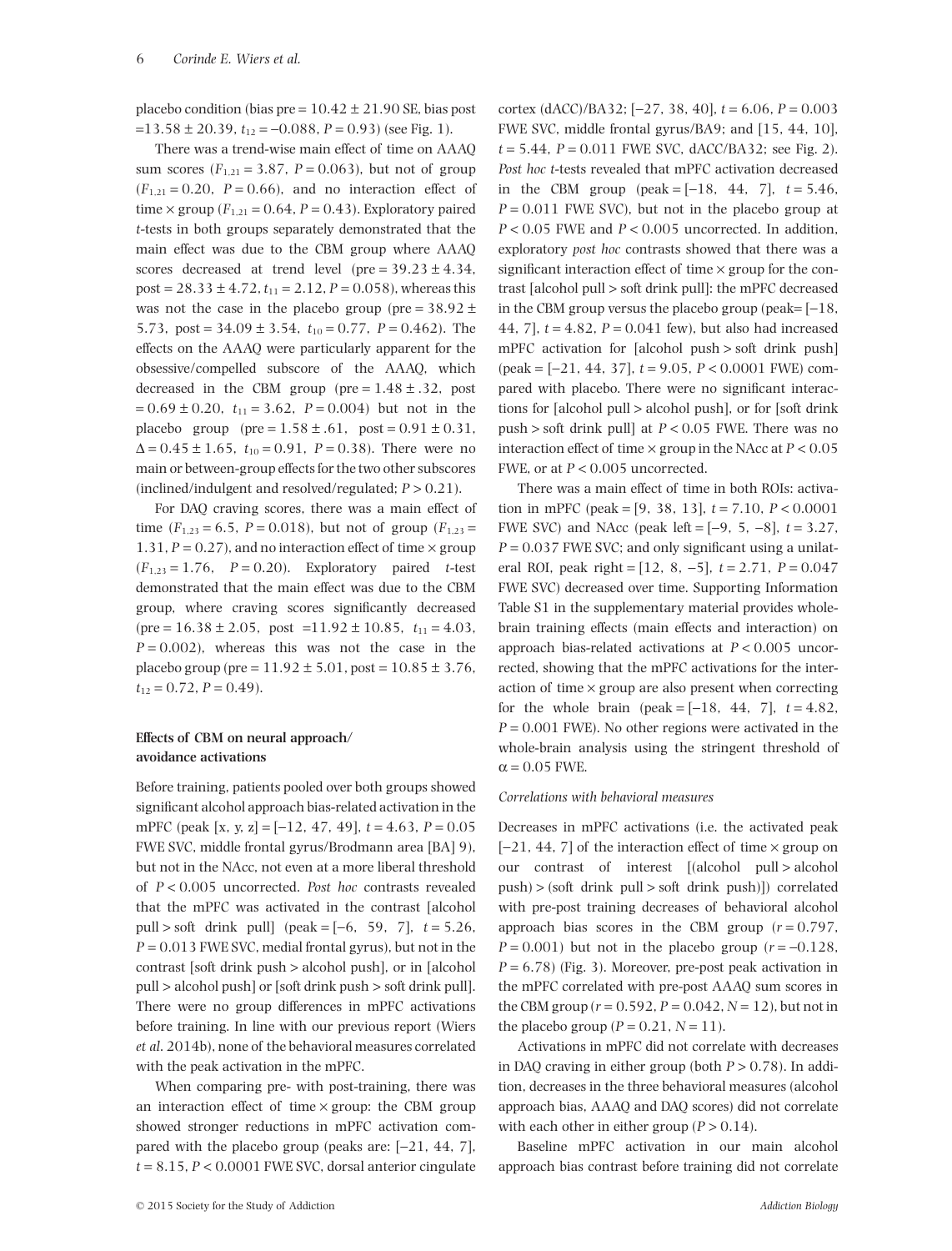

**Figure 2** Change of pre-post approach bias-related activations ([alcohol pull > alcohol push] > [soft drink pull > soft drink push]) in the CBM group compared with the placebo group. While mPFC activations reduced after CBM training (*P* < 0.05 FWE SVC), there were no changes after placebo training, not even at *P* < 0.005 uncorrected. Error bars depict 1 SE of the mean. For graphical purposes, significance levels of *P* < 0.005 uncorrected were used to plot activations

with drinking history over all patients  $(r = 0.10,$  $P = 0.62$ ). Moreover, the decrease in mPFC activations did not (negatively) correlate with drinking history over all patients  $(r = -0.01 \text{ } P = 0.96)$ , or in one of the groups separately (CBM:  $r = -0.39$ ,  $P = 0.19$ ; placebo:  $r = -0.054$ ,  $P = 0.86$ ). Further, drinking history was not correlated with either DAO craving  $(r = 0.018, P = 0.93)$ or behavioral approach bias scores before training  $(r = 0.012, P = 0.95).$ 

# **DISCUSSION**

Our study is the first in providing evidence that CBM affects neural approach tendencies in the mPFC (dACC and middle frontal gyrus), an area involved in motivation and reward (Hare, Camerer & Rangel 2009; Kahnt *et al*. 2010, 2014; Hare, Malmaud & Rangel 2011; Ludwig *et al*. 2013). We found that before training, the mPFC was activated while approaching versus avoiding alcohol relative to soft drinks, a finding consistent with previous neuroimaging studies on approach/avoidance behavior in alcohol dependence (Ernst *et al*. 2014; Wiers *et al*. 2014b). Three weeks of CBM training led to a reduction in mPFC activation, as compared with the placebo training, in which alcohol cues were pushed and pulled at an equal rate. Moreover, reductions in mPFC activation were correlated with reductions in the behavioral alcohol approach bias scores in the CBM group. That is, both pre-post training reductions of automatic approach bias RTs as well as reductions in self-reported alcohol approach/avoidance inclinations on the AAAQ were associated with reductions in mPFC activation in the CBM group, but not in the placebo group. Because reductions in approach bias scores on the AAT have been shown to mediate reductions in relapse (Eberl *et al*. 2013), and relapse has been associated with elevated alcohol cue-induced mPFC activations (Grusser *et al*. 2004; Beck *et al*. 2012), a decrease in mPFC activation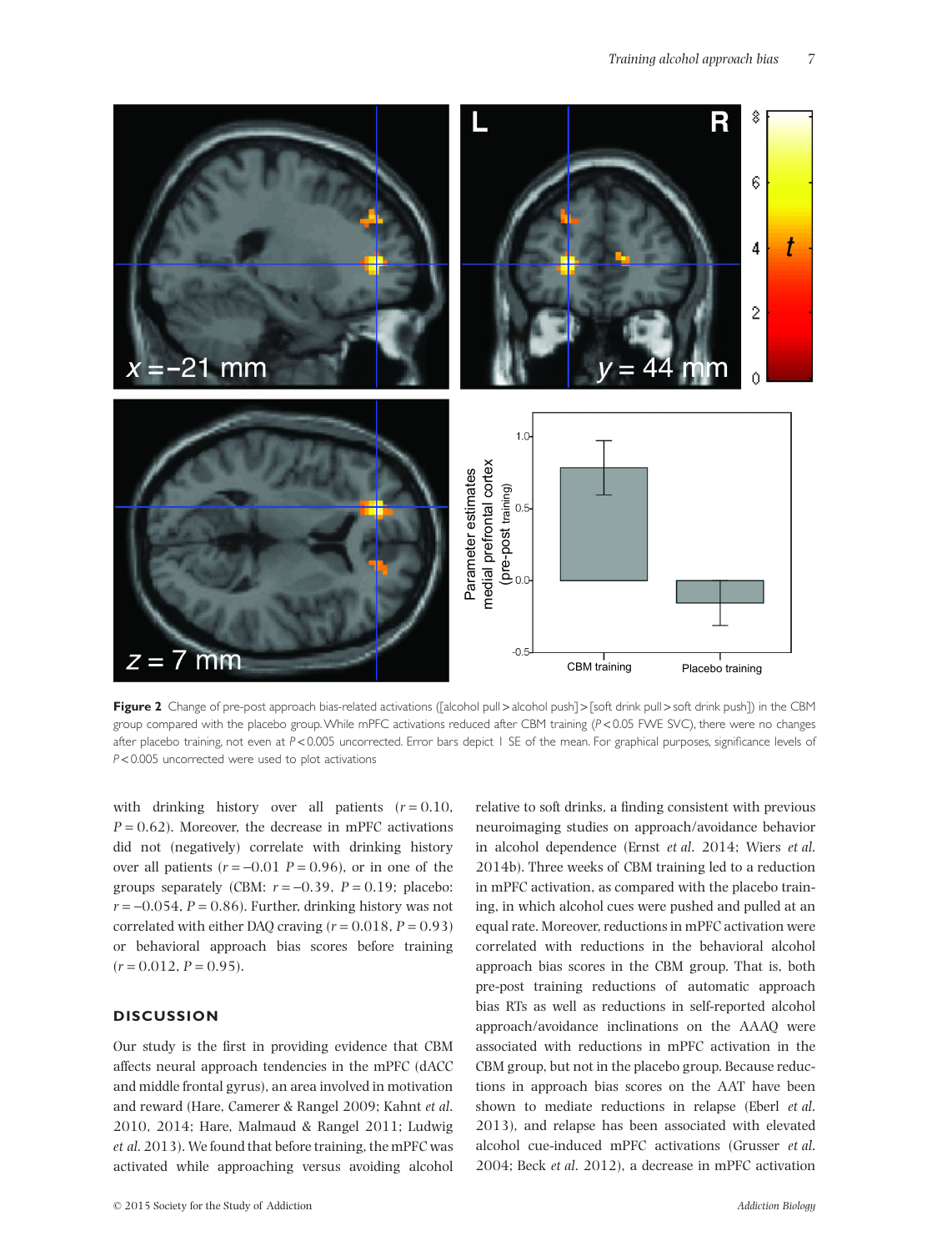

**Figure 3** Correlation of pre-post changes in behavioral alcohol approach bias scores (measured outside the scanner) with pre-post changes in approach bias-related mPFC peak activations ([alcohol pull > alcohol push] > [soft drink pull > soft drink push]). In the CBM group (dark gray dots), pre-post changes in behavioral alcohol approach bias scores correlated with pre-post mPFC activations (*r* = 0.797, *P* = 0.001), whereas this was not the case for the placebo training group (light gray dots; *r* = −0.128, *P* < 0.05)

may be important for the previously found relapsepreventing therapeutic effectiveness of CBM (Wiers *et al*. 2011; Eberl *et al*. 2013).

The mPFC (including the ventromedial PFC, [dorsal/ rostral] ACC, middle frontal gyrus and orbitofrontal cortex) has been shown to be important for the encoding of the motivational value of rewarding stimuli (Hare *et al*. 2009, 2011; Kahnt *et al*. 2010, 2014; Ludwig *et al*. 2013), and can initiate motor responses to obtain the rewards through its connections with the supplementary motor cortex (Wunderlich, Rangel & O'Doherty 2009). Moreover, increased mPFC activation has been reported in alcohol cue reactivity paradigms in alcohol-dependent patients (Myrick *et al*. 2008; Heinz *et al*. 2009; Koob & Volkow 2010; Goldstein & Volkow 2011; Schacht *et al*. 2013), which was especially elevated in individuals who relapsed three months after scanning versus those who remained abstinent (Grusser *et al*. 2004; Beck *et al*. 2012). The value signal of the mPFC for rewards such as food, cigarettes and cocaine has been shown to be adaptable by means of self-control (Hare *et al*. 2009; Kober *et al*. 2010; Volkow *et al*. 2010; Hollmann *et al*. 2012), attention (Hare *et al*. 2011) and hypnosis (Ludwig *et al*. 2014). In alcohol-dependent patients, Myrick *et al*. (2008) demonstrated that the anticraving medication naltrexone (which was shown to prevent relapse; e.g. Streeton & Whelan 2001) decreased alcohol cue-induced mPFC activation, compared with placebo medication. Even though it remains to be explored whether the mechanisms of CBM are comparable to pharmacological interventions, or to self-control, attention and hypnosis, these studies demonstrate that such interventions are able to modulate alcohol cue-induced mPFC activation.

Our study suggests that CBM reduces the motivational value of alcohol cues encoded in the mPFC by the process of actively avoiding these cues with a joystick. In line with this, the CBM-induced reductions in mPFC activation found in our study were correlated with reductions in both automatic (AAT) and explicit approach inclinations (AAAQ). In previous experiments, the strength of automatic approach tendencies has been positively associated with explicit approach inclinations on the AAAQ in alcohol-dependent patients (Barkby *et al*. 2012). Surprisingly, however, our data did not show an association between reductions in approach inclinations on the AAT and AAAQ, although both measures correlated with mPFC activation. In addition, mPFC reductions were not associated with reductions in subjective alcohol craving. In line with this finding, increased alcohol cue-induced mPFC activation correlated with low striatal dopamine D2 receptor availability but not with craving (Heinz *et al*. 2004). Future studies are necessary to investigate the mechanisms underlying CBM, e.g. by performing training sessions while measuring brain functioning directly.

Some limitations of this study need to be mentioned. Although behavioral effects of CBM on approach bias scores were in the expected direction (an exploratory *t*-test demonstrated that the alcohol approach bias decreased as a trend in the CBM group, whereas not in the placebo group), we could not replicate the behavioral outcome that CBM significantly decreases behavioral approach bias RTs (Wiers *et al*. 2010, 2011; Eberl *et al*. 2013). Because previous studies on CBM consisted of over 200 alcohol-dependent patients (Wiers *et al*. 2011; Eberl *et al*. 2013), and we used different cues for training than for behavioral and neural assessments, it may be that our sample size was too small to find these behavioral effects. Nonetheless, our results show that the effects of CBM training generalize to other non-trained stimuli in terms of neural effects. Further, we neither observed the hypothesized NAcc activations before training nor did we find the hypothesized interaction effect of time  $\times$  group. Instead, we found that NAcc activations decreased as a main effect of time in subjects pooled over both groups. Moreover, neither alcohol approach bias-related mPFC activations pre-training nor decreases in these mPFC activations after training were related to drinking history of the patients. However, drinking history was also not correlated with either DAQ craving or behavioral approach bias scores before training. It may therefore be that the actual drinking history of patients was related to other factors (e.g. age, body mass index, metabolic rates) rather than craving. As a final point, the current study was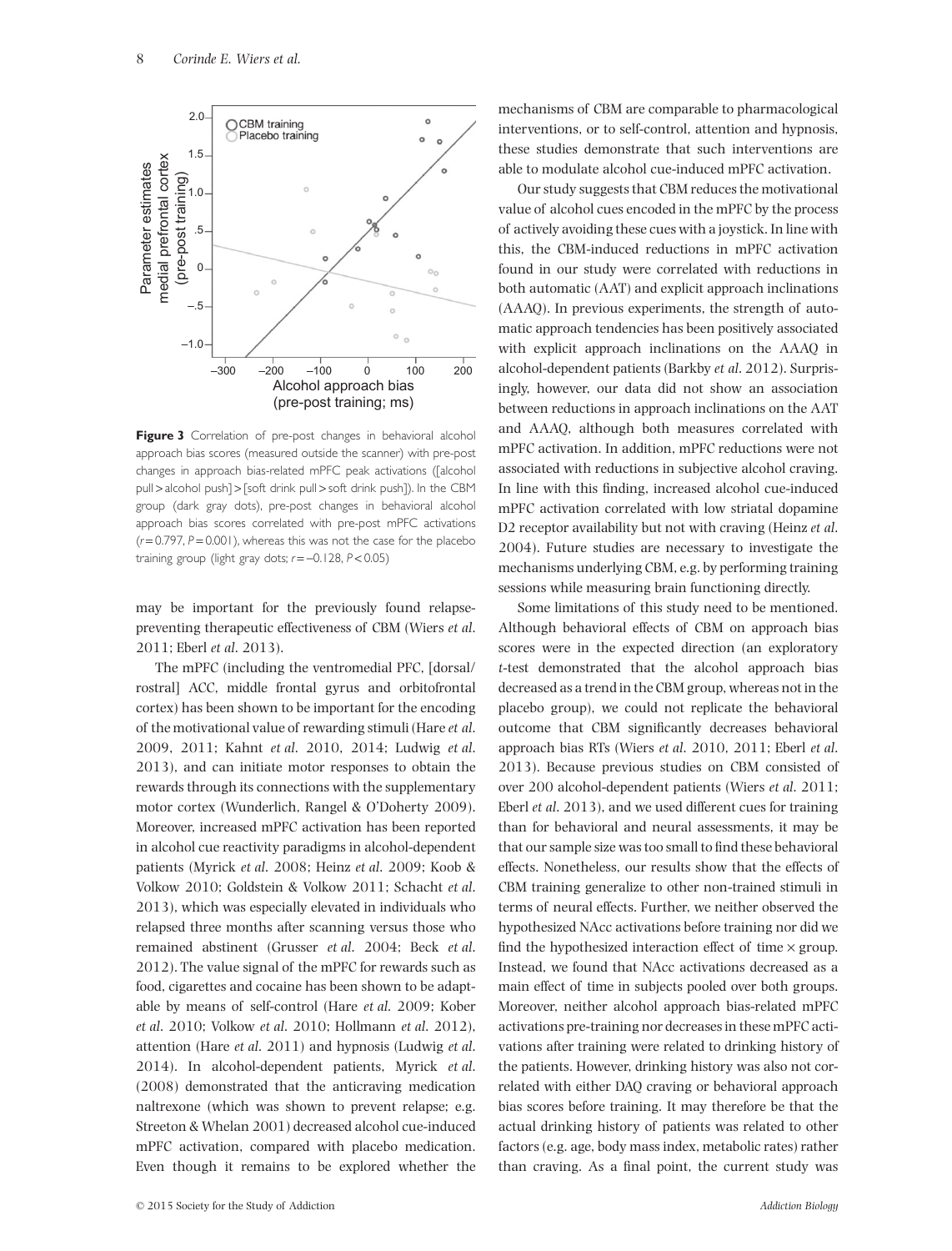performed in male alcohol-dependent patients only. This was done to minimize confounding factors [e.g. previous studies have shown gender effects in neurobiological reactivity to alcohol stimuli (Seo *et al*. 2011) and effects of CBM on relapse (Wiers *et al*. 2011; Eberl *et al*. 2013)]. Future studies are necessary to test whether CBM has comparable effects in female patients.

In sum, we found that CBM can affect neural approach/avoidance tendencies on the AAT, which was related to decreases in both implicit and explicit measures of approach/avoidance inclinations. A reduction in mPFC (dACC/middle frontal gyrus) responsiveness of the AAT in response to approaching alcohol stimuli may be an underlying mechanism of the therapeutic effectiveness of CBM. Ultimately, neuroimaging measures may prove useful in predicting whether CBM will be effective for individual patients.

### **Acknowledgements**

This study was supported by grants from the German Federal Ministry of Education and Research (BMBF-01KR1207C to A.H. and F.B.) and the German Research Foundation (DFG\_FOR\_1617 to A.H.). C.E.W. was funded by the Berlin School of Mind and Brain and Humboldt Graduate School. The authors thank Ulrike Malecki, Steffen Pawelczack, Silvia Hoffman, Natalie Becht, Jana Paeplow, Christiane Gawron, Sonja Gröpper, Heiner Stuke, Jenny Parnack and Kristin Trapp for their assistance in recruitment, training and/or testing.

#### **Disclosure/Conflict of Interest**

There were no conflicts of interest.

#### **Authors Contribution**

All authors were responsible for the study concept and design. CEW and JL recruited alcohol-dependent patients from the clinic. CEW performed measurements and data analyses, and drafted the main part of the manuscript. VUL and TEG assisted in data analyses and in drafting the manuscript. All authors provided critical revision of the manuscript for important intellectual content, critically reviewed content and approved final version for publication.

#### **References**

- Barkby H, Dickson JM, Roper L, Field M (2012) To approach or avoid alcohol? Automatic and self-reported motivational tendencies in alcohol dependence. Alcohol Clin Exp Res 36:361– 368.
- Bechara A (2005) Decision making, impulse control and loss of willpower to resist drugs: a neurocognitive perspective. Nat Neurosci 8:1458–1463.
- Beck A, Wustenberg T, Genauck A, Wrase J, Schlagenhauf F, Smolka MN, Mann K, Heinz A (2012) Effect of brain structure, brain function, and brain connectivity on relapse in alcoholdependent patients. Arch Gen Psychiatry 69:842–852.
- Blum K, Gardner E, Oscar-Berman M, Gold M (2012) Liking' and 'wanting' linked to Reward Deficiency Syndrome (RDS): hypothesizing differential responsivity in brain reward circuitry. Curr Pharm Des 18:113–118.
- Carter BL, Tiffany ST (1999) Meta-analysis of cue-reactivity in addiction research. Addiction 94:327–340.
- Eberl C, Wiers RW, Pawelczack S, Rinck M, Becker ES, Lindenmeyer J (2013) Approach bias modification in alcohol dependence: do clinical effects replicate and for whom does it work best? Dev Cogn Neurosci 4:38–51.
- Ernst LH, Plichta MM, Dresler T, Zesewitz AK, Tupak SV, Haeussinger FB, Fischer M, Polak T, Fallgatter AJ, Ehlis AC (2014) Prefrontal correlates of approach preferences for alcohol stimuli in alcohol dependence. Addict Biol 19:497– 508.
- Everitt BJ, Robbins TW (2005) Neural systems of reinforcement for drug addiction: from actions to habits to compulsion. Nat Neurosci 8:1481–1489.
- Goldstein RZ, Volkow ND (2011) Dysfunction of the prefrontal cortex in addiction: neuroimaging findings and clinical implications. Nat Rev Neurosci 12:652–669.
- Grusser SM, Wrase J, Klein S, Hermann D, Smolka MN, Ruf M, Weber-Fahr W, Flor H, Mann K, Braus DF, Heinz A (2004) Cue-induced activation of the striatum and medial prefrontal cortex is associated with subsequent relapse in abstinent alcoholics. Psychopharmacology (Berl) 175:296–302.
- Hare TA, Camerer CF, Rangel A (2009) Self-control in decisionmaking involves modulation of the vmPFC valuation system. Science 324:646–648.
- Hare TA, Malmaud J, Rangel A (2011) Focusing attention on the health aspects of foods changes value signals in vmPFC and improves dietary choice. J Neurosci 31:11077–11087.
- Heinz A, Beck A, Grusser SM, Grace AA, Wrase J (2009) Identifying the neural circuitry of alcohol craving and relapse vulnerability. Addict Biol 14:108–118.
- Heinz A, Siessmeier T, Wrase J, Hermann D, Klein S, Grusser SM, Flor H, Braus DF, Buchholz HG, Grunder G, Schreckenberger M, Smolka MN, Rosch F, Mann K, Bartenstein P (2004) Correlation between dopamine D(2) receptors in the ventral striatum and central processing of alcohol cues and craving. Am J Psychiatry 161:1783–1789.
- Heinz AJ, Beck A, Meyer-Lindenberg A, Sterzer P, Heinz A (2011) Cognitive and neurobiological mechanisms of alcohol-related aggression. Nat Rev Neurosci 12:400–413.
- Hollmann M, Hellrung L, Pleger B, Schlogl H, Kabisch S, Stumvoll M, Villringer A, Horstmann A (2012) Neural correlates of the volitional regulation of the desire for food. Int J Obes 36:648–655.
- Jentsch JD, Taylor JR (1999) Impulsivity resulting from frontostriatal dysfunction in drug abuse: implications for the control of behavior by reward-related stimuli. Psychopharmacology (Berl) 146:373–390.
- Kahnt T, Heinzle J, Park SQ, Haynes JD (2010) The neural code of reward anticipation in human orbitofrontal cortex. Proc Natl Acad Sci U S A 107:6010-6015.
- Kahnt T, Park SQ, Haynes JD, Tobler PN (2014) Disentangling neural representations of value and salience in the human brain. Proc Natl Acad Sci U S A 111:5000-5005.
- Kaufman AS, Lichtenberger E (2006) Assessing Adolescent and Adult Intelligence, p. 7. Hoboken, NJ: Wiley.